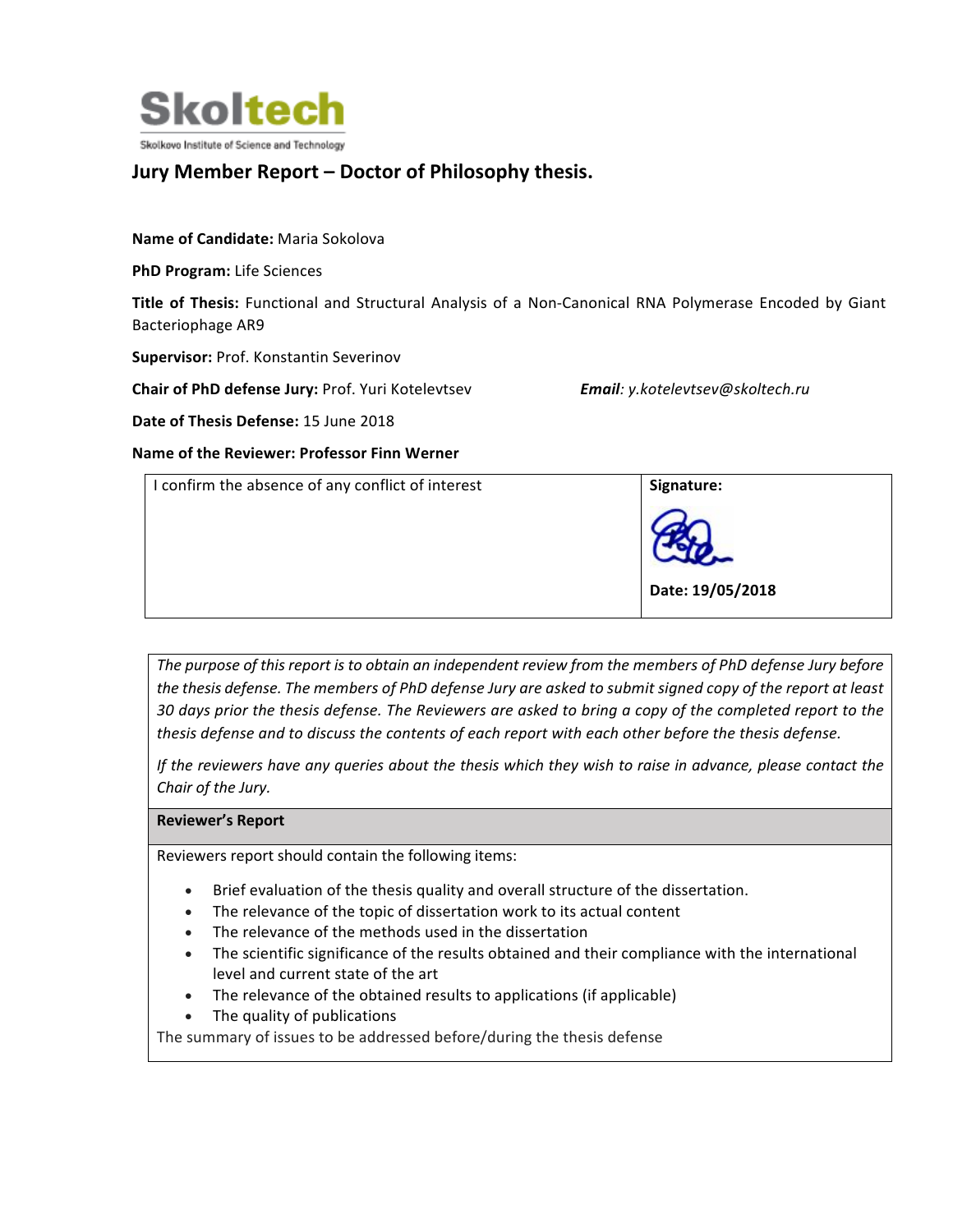#### Report on Maria Sokolova's PhD thesis

#### **Overall assessment**

This thesis is eloquently written and presents a biochemical research project of the *highest caliber*. The introduction chapter describes many important aspects of the structure, function and evolution of multisubunit RNA polymerases, and of phage transcription systems and their regulation. The first results chapter describe the production and purification of the AR9 RNAP from infected Bacillus cultures, and a detailed functional analysis using in vitro transcription, DNA-binding, DNasel- and Potassium permanganate foot printing. The second results chapter describes the production of recombinant AR9 nvRNAP using an *E. coli* expression system, and several (mostly) successful crystallization and structure determination attempts (using core RNAP, and holo RNAP-promoter complexes), and the early stages of a cryoEM approach for structure determination. Each chapter ends with a short conclusion section, and the thesis is rounded up with a discussion chapter putting all discoveries in context with the state of the art according to the current literature. All chapters are accompanied by thoroughly annotated, very clear figures that are informative and well presented, very easy on the eye. Referencing is solid throughout.

This thesis is the result of a very thorough and labour-intensive research project, the thesis is written in an authoritative and convincing style, and the author is clearly in command of her field. In summary, this combined effort merits the award of a PhD degree without any concerns or hesitation.

#### **Research highlights**

This thesis reports the following discoveries that are of high interest to the field of transcription. The AR9 nvRNAP is unusual in several interesting ways: the (i) DPBB catalytic subunits do apparently not require any assembly platform subunits to form a catalytically active RNAP, (ii) the subunit responsible for transcription initiation bears no striking homology to known sigma factors and therefor may provide a 'new' solution to an old problem (i.e. mechanisms of transcription initiation), (iii) this enzyme specifically recognizes Uracil-containing promoter templates (and will not utilize normal, T-containing templates) and (iv) single-stranded promoter DNA. These findings imply that the promoter recognition and nucleic acid strand handling (in particular RNA-DNA separation) of the AR9 nvRNAP is different from canonical msRNAP. This is all very exciting, and I cannot wait to see the high-resolution X-ray and cryoEM structures of the AR9 nvRNAP initiation complex!

## **Publications**

The candidate's research project described in this thesis has resulted in three excellent publications:

- 1. A non-canonical multisubunit RNA polymerase encoded by the AR9 phage recognizes the template strand of its uracil-containing promoters. **Sokolova M**, Borukhov S, Lavysh D, Artamonova T, Khodorkovskii M, Severinov K.; Nucleic Acids Res. 2017 Jun 2;45(10):5958-5967.
- 2. Transcription Profiling of *Bacillus subtilis* Cells Infected with AR9, a Giant Phage Encoding Two Multisubunit RNA Polymerases. Lavysh D, Sokolova M, Slashcheva M, Förstner KU, Severinov K.; MBio. 2017 Feb 14;8(1).
- 3. The genome of AR9, a giant transducing Bacillus phage encoding two multisubunit RNA polymerases. Lavysh D, Sokolova M, Minakhin L, Yakunina M, Artamonova T, Kozyavkin S, Makarova KS, Koonin EV, Severinov K.; Virology. 2016 Aug;495:185-96.